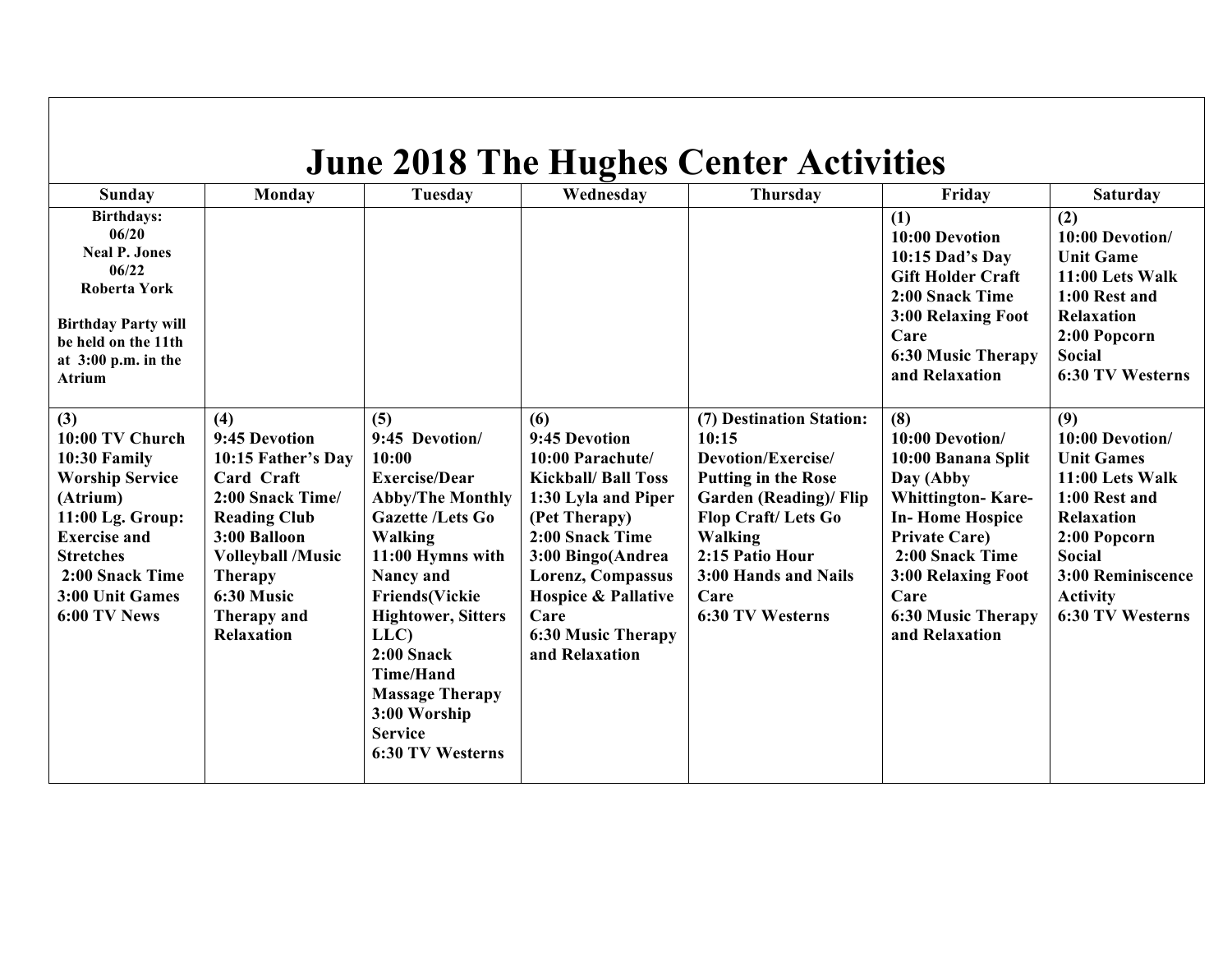| (10)<br>10:00 TV Church<br>10:30 Family<br><b>Worship Service</b><br>(Atrium)<br>11:00 00 Lg.<br>Group:<br><b>Exercise and</b><br><b>Stretches</b><br>2:00 Snack Time<br>3:00 Unit Games<br>6:00 TV News                                                                               | (11)<br>10:00 Devotion<br>10:15 Balloon<br><b>Volleyball/Music</b><br><b>Therapy</b><br>2:00 Cooking with<br>Cathi<br>3:00 Birthday<br><b>Party (Bridget)</b><br><b>Rochelle, Home</b><br><b>Instead Senior</b><br>Care)<br>6:30 Music<br>Therapy and<br>Relaxation | (12)<br>10:15 Devotion/<br><b>Exercise</b><br><b>Ball/Garden Item</b><br>Locator<br>11:00 Hymns with<br>Nancy and<br><b>Friends(Vickie</b><br><b>Hightower, Sitters</b><br>LLC)<br>2:00 Snack<br><b>Time/Paint By</b><br><b>Number</b><br>3:00 Worship<br><b>Service</b><br>6:30 TV Westerns                                                             | (13)<br>10:00 Devotion<br>10:15 00 Master's<br><b>Gardener Program</b><br>10:30 Chair<br><b>Exercise (DVD)</b><br>2:00 Snack Time<br><b>3:00 Snow</b><br><b>Cones/Patio Hour</b><br><b>6:30 Music Therapy</b><br>and Relaxation                                          | (14)<br>10:00 Devotion<br>10:15 Flag's Day Craft<br>10:30 Men Social (Art<br>and Craft Room)<br>2:00 Snack Time/Fun<br><b>Video</b><br>3:00 Hands and Nails<br>Care<br>6:30 TV Westerns<br><b>FLAG DAY</b>                | (15)<br>10:00 Devotion<br>10:15 Father's Day<br><b>Social (Madison</b><br><b>Fire Department</b><br>and Cario<br>Armstrong, Sta-<br>Home, Home Health<br>and Hospice)<br>2:00 Snack Time<br>3:00 Relaxing Foot<br>Care<br><b>6:30 Music Therapy</b><br>and Relaxation | (16)<br>10:00 Devotion/<br>Unit<br>11:00 Lets Walk<br>1:00 Rest and<br>Relaxation<br>2:00 Popcorn<br>Social<br>6:30 TV Westerns                                                       |
|----------------------------------------------------------------------------------------------------------------------------------------------------------------------------------------------------------------------------------------------------------------------------------------|---------------------------------------------------------------------------------------------------------------------------------------------------------------------------------------------------------------------------------------------------------------------|----------------------------------------------------------------------------------------------------------------------------------------------------------------------------------------------------------------------------------------------------------------------------------------------------------------------------------------------------------|--------------------------------------------------------------------------------------------------------------------------------------------------------------------------------------------------------------------------------------------------------------------------|---------------------------------------------------------------------------------------------------------------------------------------------------------------------------------------------------------------------------|-----------------------------------------------------------------------------------------------------------------------------------------------------------------------------------------------------------------------------------------------------------------------|---------------------------------------------------------------------------------------------------------------------------------------------------------------------------------------|
| (17)<br>10:00 TV Church<br>10:30 Family<br><b>Worship Service</b><br>(Atrium)<br>11:00 Lg. Group:<br><b>Exercise</b> and<br><b>Stretches</b><br>2:00 Snack<br><b>Time/Father's Day</b><br><b>Art Therapy</b><br>3:00 Unit Games<br>6:00 TV News<br><b>HAPPY</b><br><b>FATHER'S DAY</b> | (18)<br>10:00 Devotion<br>10:15 Chaminade's<br><b>Musical</b><br>Performance<br>2:00 Garden Party<br>with Mrs. Sue<br><b>Berry</b><br>3:00 Balloon<br><b>Volleyball /Music</b><br><b>Therapy</b><br>6:30 Music<br>Therapy and<br>Relaxation                         | (19)<br>10:00 Devotion/<br><b>Imaging Fishing</b><br>Trip Exercise/<br><b>Summer Item</b><br>Locator<br>11:00 Hymns with<br><b>Nancy and Friends</b><br><b>1:45 Snack</b><br><b>Time/Hand</b><br><b>Massage</b><br>Therapy(Cario<br>Armstrong, Sta-<br>Home, Home<br><b>Health</b> and<br>Hospice)<br>3:00 Worship<br><b>Service</b><br>6:30 TV Westerns | (20)<br>9:45 Devotion<br>10:15 National<br><b>Wedding Day D</b><br><b>Social (Andrea</b><br>Lorenz, Compassus<br><b>Hospice &amp; Pallative</b><br>Care)<br>2:00 Snack Time<br>3:00 Ice Cream<br><b>Social/Patio Hour</b><br><b>6:30 Music Therapy</b><br>and Relaxation | (21)<br>10:00 Devotion<br>10:15 Summer's Beach<br>Party<br>2:00 Snack Time/Fun<br><b>Video</b><br>3:00 Hands and Nails<br><b>Care(Bridget Rochelle,</b><br><b>Home Instead Senior</b><br>Care)<br><b>6:30 TV Westerns</b> | (22)<br>9:45 Devotion<br>10:15 Resident of<br><b>Month Celebration</b><br>2:00 Snack Time<br>3:00 Relaxing Foot<br>Care<br><b>6:30 Music Therapy</b><br>and Relaxation                                                                                                | (23)<br>10:00 Devotion/<br><b>Unit Games</b><br>11:00 Lets Walk<br>1:00 Rest $\&$<br>Relaxation<br>2:00 Popcorn<br>Social<br>3:00 Reminiscence<br><b>Activity</b><br>6:30 TV Westerns |
| (24)<br>10:00 TV Church<br>10:30 Family<br><b>Worship Service</b><br>(Atrium)                                                                                                                                                                                                          | (25)<br>10:00 Devotion<br>10:15 Cooking<br>with Sharon<br>2:00 Reading Club                                                                                                                                                                                         | (26)<br>10:00 Devotion/<br><b>Exercise Ball/</b><br>June's Item<br>Locator                                                                                                                                                                                                                                                                               | (27)<br>10:00 Devotion<br>10:15 Bingo (Cario<br><b>Armstrong, Sta-</b><br><b>Home, Home Health</b>                                                                                                                                                                       | (28)<br>9:45 Devotion<br>10:15 Foot Print Craft<br>2:00 Rest and<br>Relaxation                                                                                                                                            | (29)<br>10:00 Devotion<br>10:15 Thankful<br>Ministries (Mr.<br><b>Willard Gray</b> )                                                                                                                                                                                  | (30)<br>10:00 Devotion/<br>Unit<br>11:00 Lets Walk<br>1:00 Rest and                                                                                                                   |